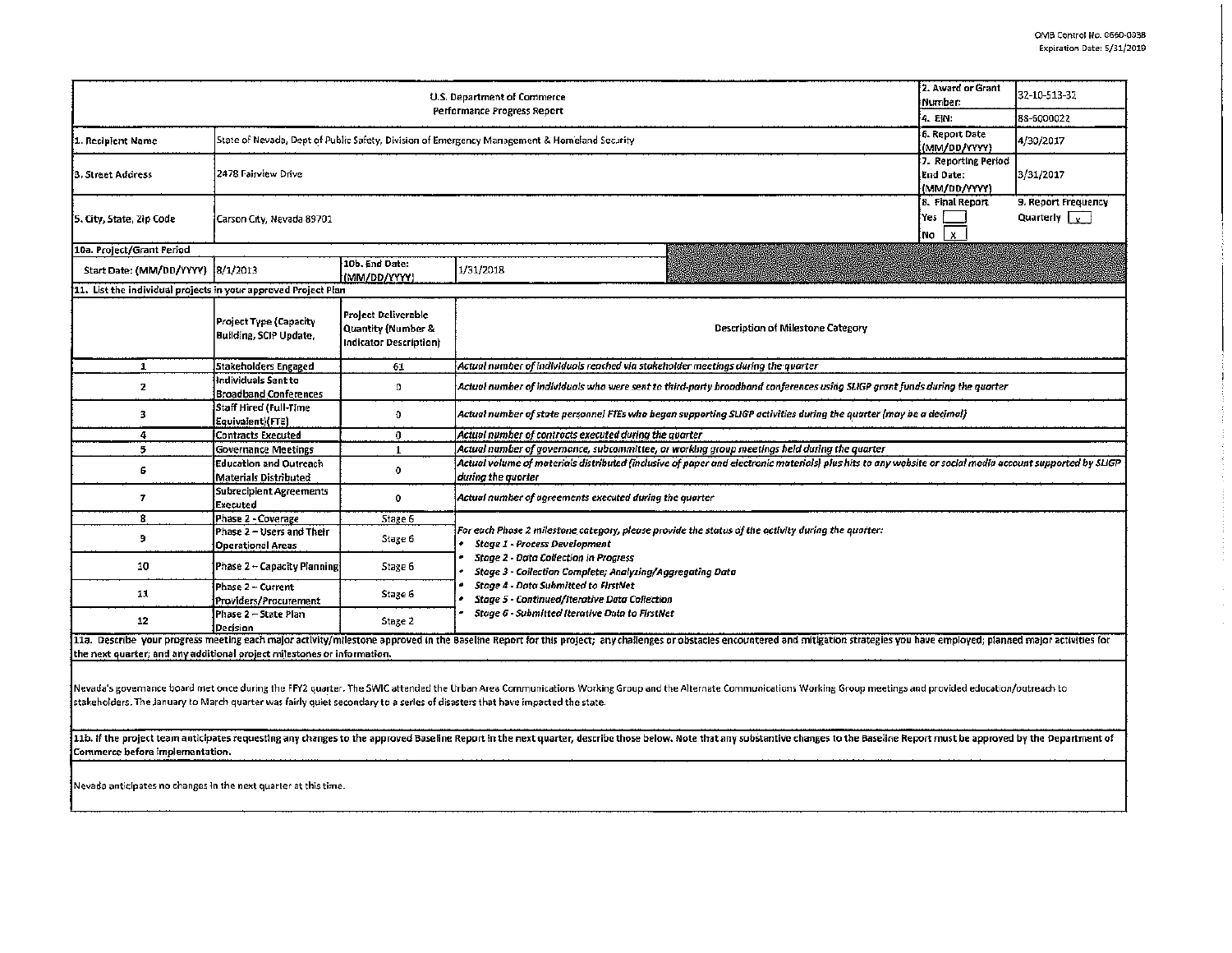$\overline{\phantom{a}}$ 

 $\sim$ 

| 11c. Provide any other information that would be useful to NTIA as it assesses this project's progress.                                                                                  |                                 |                                       |                               |                      |                      |                   |                 |                                         |                                          |
|------------------------------------------------------------------------------------------------------------------------------------------------------------------------------------------|---------------------------------|---------------------------------------|-------------------------------|----------------------|----------------------|-------------------|-----------------|-----------------------------------------|------------------------------------------|
|                                                                                                                                                                                          |                                 |                                       |                               |                      |                      |                   |                 |                                         |                                          |
| Nevada continues outreach to stakeholders as we prepare for the release of the draft state plans.                                                                                        |                                 |                                       |                               |                      |                      |                   |                 |                                         |                                          |
| 11d. Describe any success stories or best practices you have identified. Please be as specific as possible.                                                                              |                                 |                                       |                               |                      |                      |                   |                 |                                         |                                          |
| Nevada continues to reach out to stakeholders for education.                                                                                                                             |                                 |                                       |                               |                      |                      |                   |                 |                                         |                                          |
| 12. Personnel                                                                                                                                                                            |                                 |                                       |                               |                      |                      |                   |                 |                                         |                                          |
| 12a. If the project is not fully staffed, describe how any lack of staffing may impact the project's time line and when the project will be fully staffed.                               |                                 |                                       |                               |                      |                      |                   |                 |                                         |                                          |
| N/A.                                                                                                                                                                                     |                                 |                                       |                               |                      |                      |                   |                 |                                         |                                          |
| 12b. Staffing Table - Please include all staff that have contributed time to the project. Please do not remove individuals from this table.                                              |                                 |                                       |                               |                      |                      |                   |                 |                                         |                                          |
| job Title                                                                                                                                                                                | FTE%                            |                                       |                               |                      | Project (s) Assigned |                   |                 |                                         | Change                                   |
| Chief, Emergency<br>Management/SPOC                                                                                                                                                      | 10%                             | Single Point of Contact               |                               |                      |                      |                   |                 |                                         | No Change                                |
| <b>Emergency Management</b><br>Program Manager                                                                                                                                           | 10%                             | Grants Manager                        |                               |                      |                      |                   |                 |                                         | No Change                                |
| Grants and Projects Supervisor                                                                                                                                                           | 10%                             | Supervisor of SLIGP Grant Coordinator |                               |                      |                      |                   |                 |                                         | No Change                                |
|                                                                                                                                                                                          |                                 |                                       |                               |                      |                      |                   |                 |                                         |                                          |
|                                                                                                                                                                                          |                                 |                                       |                               |                      |                      |                   |                 |                                         |                                          |
| 13. Subcontracts (Vendors and/or Subrecipients)<br>13a. Subcontracts Table – Include all subcontractors. The totals from this table must equal the "Subcontracts Total" in Question 14f. |                                 |                                       |                               |                      |                      |                   |                 |                                         |                                          |
|                                                                                                                                                                                          |                                 |                                       |                               |                      | Contract             |                   |                 |                                         |                                          |
| Name                                                                                                                                                                                     | <b>Subcontract Purpose</b>      |                                       | Type<br>(Vendor/Subrec.)      | RFP/RFQ Issued (Y/N) | Executed<br>${Y/N}$  | <b>Start Date</b> | <b>End Date</b> | <b>Total Federal Funds</b><br>Allocated | <b>Total Matching Funds</b><br>Allocated |
| SWIC                                                                                                                                                                                     | <b>SWIC Duties</b>              |                                       | Good of the State<br>Contract | N                    | γ                    | 11/1/2013         | 1/31/2018       | \$319,680.00                            | \$0.00                                   |
| <b>Grant Coordinator</b>                                                                                                                                                                 | Coordinate Grant                |                                       | Good of the State<br>Contract | N                    | Y                    | 11/1/2013         | 1/31/2018       | \$217,110.00                            | \$0.00                                   |
| SLIGP Project<br>Manager/Outreach                                                                                                                                                        | Manage SLIGP Programmatic       |                                       | Contract                      | Y                    | Y                    | 5/13/2015         | 1/31/2018       | \$432,324.00                            | \$0.00                                   |
| Legal Counsel                                                                                                                                                                            | Attorney for Process and<br>MOU |                                       | Sub-Grant                     | N                    | И                    | 3/1/2013          | 1/31/2018       | \$159,192.00                            | \$0.00                                   |
| Gap Analysis MOU                                                                                                                                                                         | MOU for partners                |                                       | Contract                      | N                    | N                    | 12/1/2014         | 1/31/2018       | \$450,000.00                            | \$0.00                                   |
| Facilitator                                                                                                                                                                              | <b>Meeting Facilitator</b>      |                                       | Contract                      | N                    | И                    |                   |                 | \$7,200.00                              | \$0.00                                   |
| Facilitator                                                                                                                                                                              | <b>Meeting Facilitator</b>      |                                       | Contract                      | N                    | N                    |                   |                 | \$14,400.00                             | \$0.00                                   |
|                                                                                                                                                                                          |                                 |                                       |                               |                      |                      |                   | Total           | \$1,599,906.00                          | \$0.00                                   |
| 13b. Describe any challenges encountered with vendors and/or subrecipients.                                                                                                              |                                 |                                       |                               |                      |                      |                   |                 |                                         |                                          |
| N/A - None                                                                                                                                                                               |                                 |                                       |                               |                      |                      |                   |                 |                                         |                                          |